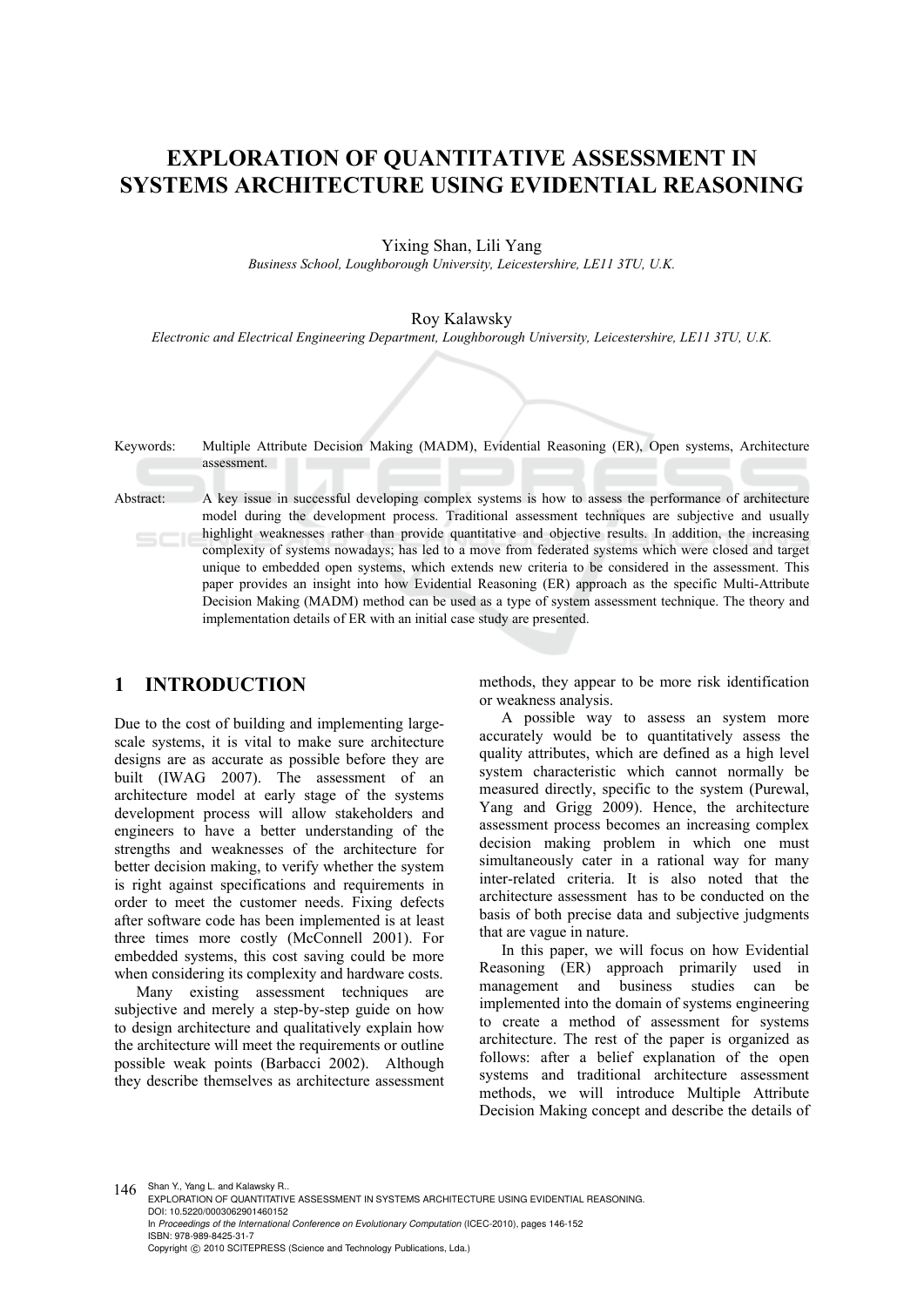ER approach. This is then followed by a case study that demonstrates the application of the method and its implementation of possible architecture assessment in the future. Conclusion and future work are provided at the end of the paper.

# **2 OPEN SYSTEMS AND ARCHITECTURE ASSESSMENT**

Open systems architecture implements sufficient open specifications for interfaces, services, and supporting formats to enable properly engineered components to be utilized across a wide range of systems with minimal changes, to interoperate with other components on local or remote systems, and to interact with users in a style that facilitates portability (SEI-CMU 2008). The idea is that of a desktop computer, where components can be obtained from many independent sources and are still compatible with the system (Henderson 2006). Common advantages include reduced cost by using commercial off-the shelf components (Zalcman 2002), better supportability which is based on the fact that a faulty module can be replaced with a new module without being necessary to be identical, thus encouraging upgrade strategies (Murdoch and Hardy 2000), increased operational flexibility and simplifying maintenance (Clements and Bergey 2005), combining affordable cost with the ability to deal with rapidly evolving technology (Borky et al 1998).

To allow these development enhancements, a number of underlying principles are used, including: modularity of system functionality, adaptive architecture (at design time), modular and layered architecture components, flexible data interconnect architecture. These characteristics extend other criteria need to be considered in the architecture assessment such as the use of standards, well defined documentation, and level of impact when upgrading or expanding the system (Purewal, Yang and Grigg 2009).

Currently, most existing assessment techniques are based on the traditional federated system, which do not support independent analysis of applications on a shared resource (Conmy and McDermid 2001). Among them, the most popular assessment methods are those created by the Software Engineering Institute (SEI), including the Quality Attribute Workshop (QAW) and the Architecture Trade-Off Analysis Method (ATAM) (Barbacci 2002). For

QAW, it does assessment in a very subjective manner by exploring scenarios of an architecture model and most results are documents with written test cases and how the system will handle such cases so that the stakeholders may be interpreted into different ways. While for ATAM, it is more of a guide on how to build the system rather than precisely predict the behaviour of the system characteristic. They are more types of analysis methods rather than assessment scoring.

# **3 MCDM AND ER**

Multiple Attribute Decision Making (MADM) refers to making decision in the presence of multiple, ususlly conflicting, criteria (Xu and Yang 2001). Since 1970s, many MCDM methods have been developed, such as the well-know Analytical Hierarchy Process (AHP) (Saaty, 1977, 1988, 1994) and Multiple Attribute Utility Theory (Keeney and Raiffa 1993; Jacquet-Lagreze and Siskos 1982; Belton and Stewart 2002). In those methods, as well as their extensions, such as the interval-valued assessment approach, MADA problems are modelled as different alternatives which are assessed on each criterion by either a single real number of an interval value. While in many decision situations, information will be of different types of forms, such as a subjective judgement with uncertainty, a probability distribution, or an incomplete piece of data. Thus, using a single number or an interval value to represent a judgement proves to be difficult and sometimes unacceptable.

Evidential Reasoning (ER) (Yang and Singh 1994; Yang and Sen 1994; Yang 2001; Yang and Xu 2002a,b) is one of the latest developments within MCDM literature. Based on a belief decision structure and the evidence combination rule of the Dempster-Shafer (D-S) theory (Dempster 1967; Shafer 1976), the ER approach can both model precise data and capture various types of uncertainties such as ignorance (incomplete information) and fuzziness (vague judgments). It has been applied to decision problems in engineering design, safety and risk assessment, organizational self-assessment, and supplier assessment (Yang and Xu 2002a).

## **3.1 Details of the ER Approach**

In the ER application, assessment process can be divided into five main parts: setting up the hierarchy, weighting the basic attributes, normalizing the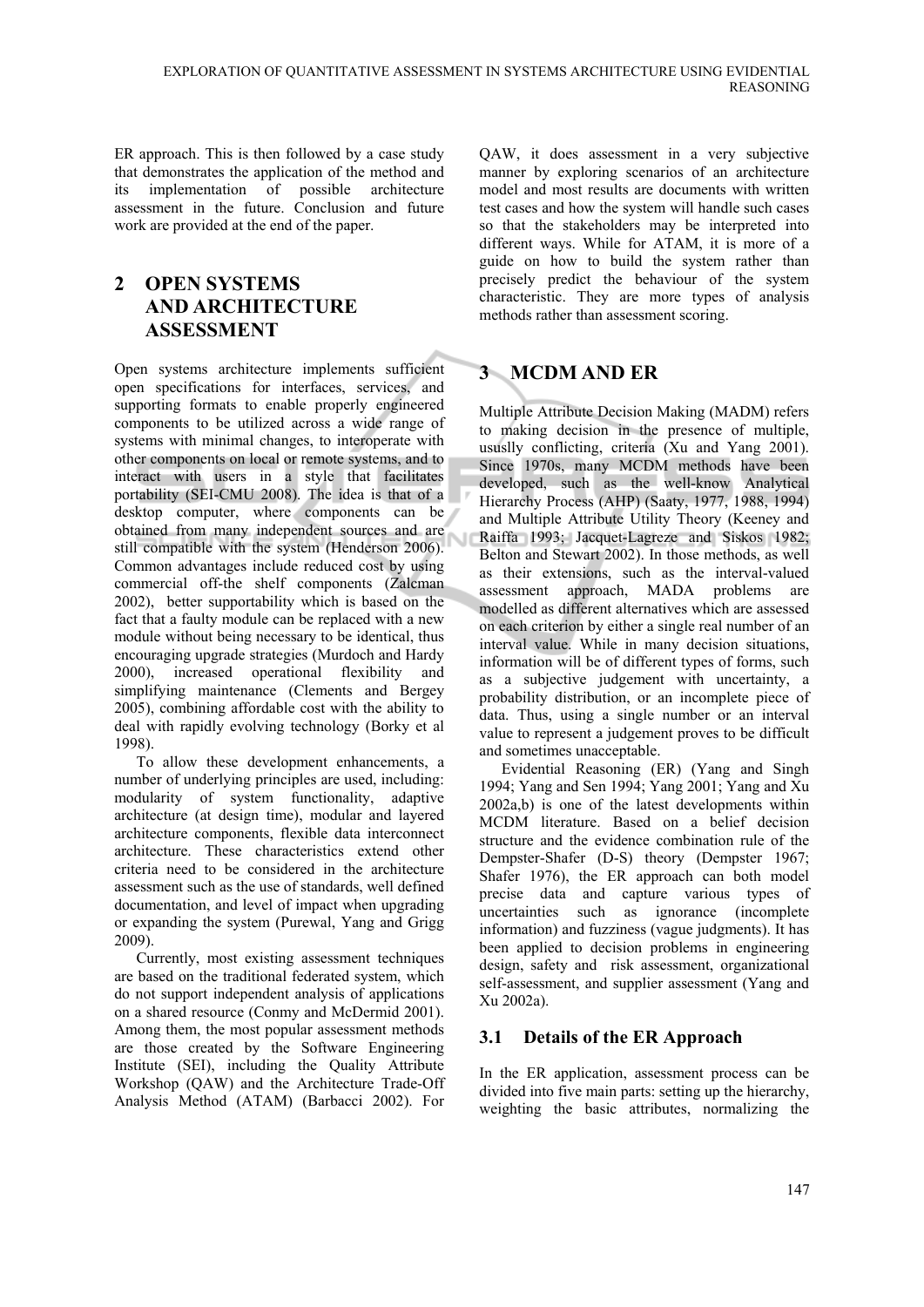attribute value into one scale, evidence combination and final assessment by aggregating the attributes.

### **3.1.1 Assessment Hierarchy and Belief Decision Matrix**

The assessment hierarchy is typically constructed with attributes at different levels. A high level attribute may represent a type of system characteristic so that it is comparable with other attributes. Such an attribute may only be evaluated through a set of detailed factors which are associated with measurable attributes or another embedded hierarchical structure. The definition of attributes and hierarchical structure is typically based on the experts' knowledge and the literature. Once the hierarchy set up, a belief decision matrix  $D_g$  can be defined as follows:

Suppose M upper level attributes  $a_m$ ,

 $m = 1, \ldots, M$ , which are referred to as problem alternatives, are to be assessed based on L lower level attributes  $e_i$ ,  $i = 1, \ldots, L$ , named basic attributes.

Meanwhile, M alternatives are all assessed using the same set of N assessment grades  $H_n$ ,  $n = 1, \ldots$ N, which are required to be mutually exclusive and collectively exhaustive for the assessment of all attributes.

If alternative  $a_m$  is assessed to a grade  $H_n$  on an attribute  $e_i$  to a belief degree of  $B_{n,i}$ , this assessment will be denoted by S( $e_i$ ( $a_m$ )) = {( $H_n$ ,  $B_{ni}$ ( $a_m$ )),  $n = 1, \ldots, N$ .

The individual assessments of the M alternatives on the L basic attributes can be then represented by the belief decision matrix  $D_g = (S (e_i (a_m)))_{L \times M}$ .

In above definition, the belief degree is originally designed to model a subjective assessment with uncertainty (Yang and Singh 1994; Yang and Sen 1994). The expert may not always be one hundred percent sure that the state of a factor is exactly confirmed to one of the assessment grades. Thus one or more single assessment grades may simultaneously be combined to confirm the total confidence of anything up to one hundred percent. For example, to evaluate the attribute "Coupling level" of a modular system at the development stage  $a<sub>m</sub>$ , an expert may be 60% sure it is low and 30% sure it is medium. In the statement above, "low" and "medium" denote distinctive assessment grades, and the percentage values of 60 and 30 are referred to as the degrees of belief, which indicate the extents that the corresponding grades are assessed to. Stage  $a_m$ corresponds to an assessment alternative. Such assessment can be thus expressed as follows:

$$
S(Coupling(a_m)) = \{(low, 0.6), (medium, 0.3)\}\
$$
 (1)

It can be also noted that as the total degree of belief is  $0.6 + 0.3 = 0.9 < 1$ , the assessment in above example is described as incomplete assessment.

### **3.1.2 Weighting**

Weighting refers to assigning relative weights to the L basic attributes  $e_i$  by  $W = (w_1, \ldots, w_L)$ , which are supposed to be known and satisfy the conditions  $0 \leq w_i \leq 1$  and  $\sum_{i=1}^L w_i = 1$ .

It plays an important role in assessment. In determining the weights of different assessment attributes, different methods can be implemented, such as simple direct rating by an expert, or more elaborate methods based on the pair-wise comparison technique (Saaty 1988; Yang, Deng and Xu 2001).

#### **3.1.3 Normalization**

Normalization refers to transforming the various types of information at basic attributes into the belief degree space which can be recognized by the algorithm.

For qualitative assessment, the transformation is to transform the various sets of evaluation standards to a unified set so that all attributes can be assessed in a consistent and compatible manner. For example, the set of grade  $H = {H_n, n = 1, ..., 7}$  can be transformed to the set of grade  $K = \{K_n, n = 1, \dots,$ 5} as follows:

$$
K_1 = \{ (H_1, 1.0) \},
$$
  
\n
$$
K_2 = \{ (H_2, 0.5), (H_3, 0.5) \},
$$
  
\n
$$
K_3 = \{ (H_4, 1.0) \},
$$
  
\n
$$
K_4 = \{ (H_5, 0.5), (H_6, 0.5) \},
$$
  
\n
$$
K_5 = \{ (H_7, 1.0) \},
$$
\n(2)

For quantitative assessment, suppose any precisely known attribute value yi , it must lie between two adjacent assessment grades:  $Y_{n,i} \le y_i \le$  $Y_{n+1,i}$ , where  $n \in \{1, ..., N-1\}$ . It is obvious that we can use these two assessment grades to characterize the attribute value  $y_i$ . Let  $B_{ni}$  and  $B_{n+1}$  characterize the belief degrees to which  $y_i$  is assessed to the grades  $Y_{n,i}$  and  $Y_{n+1,i}$  respectively, calculated by

$$
B_{n,i} = (Y_{n+1,i} - y_i) / (Y_{n+1,i} - Y_{n,i})
$$
 (3)

$$
B_{n+1,i} = (y_i - Y_{n,i}) / (Y_{n+1,i} - Y_{n,i})
$$
 (4)

Further detailed of transformation technique can be referred in paper (Yang 2001).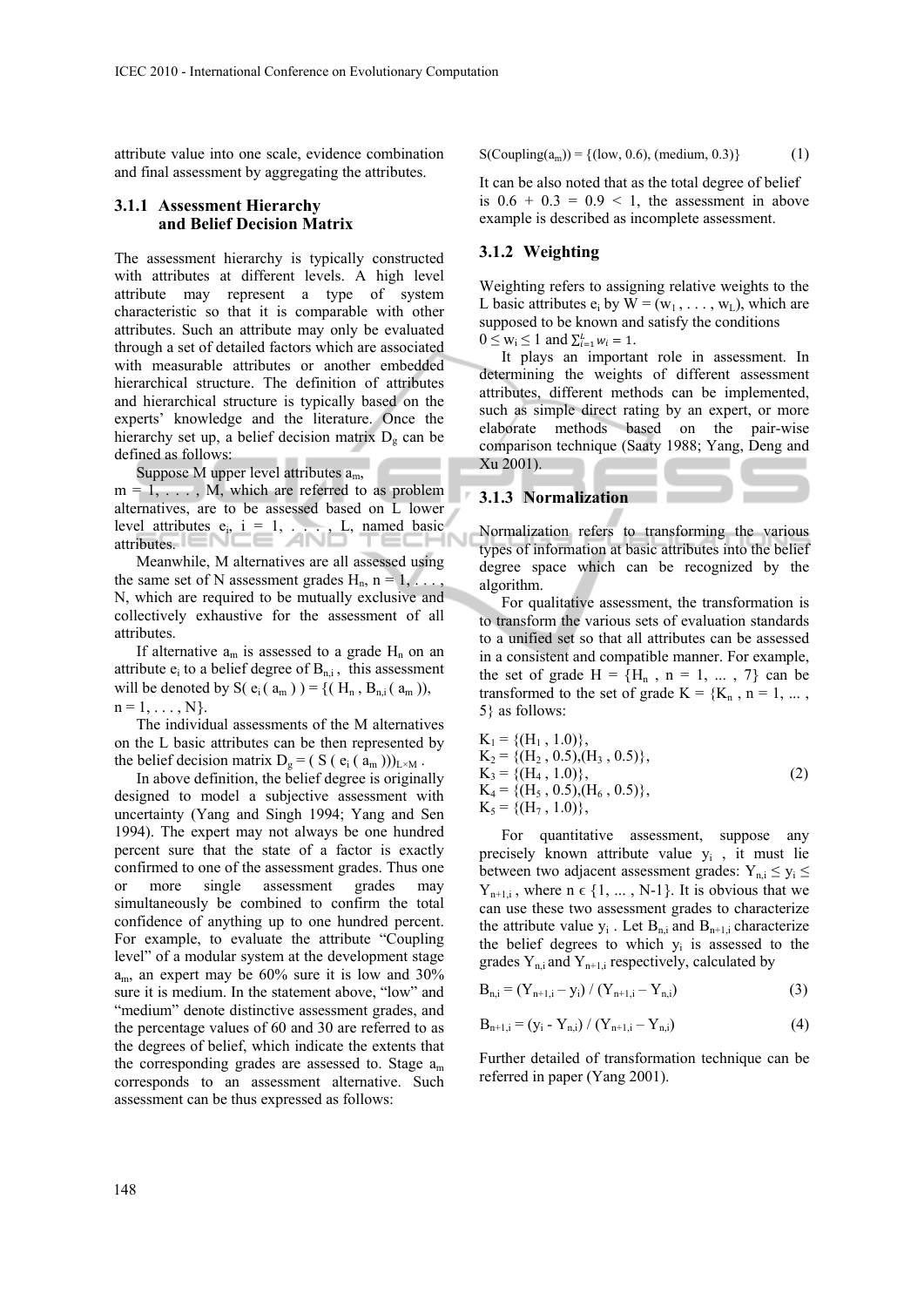#### **3.1.4 Evidence Combination**

In the evidence combination step, the ER algorithm first transforms the original belief degrees, which have been obtained in the scaling step, into basic probability masses by combining the relative weights and the belief degrees using the following equations:

$$
p_{n,i} = p_i(H_n) = w_i B_{n,i}(a_m), n = 1, ..., N, i = 1, ..., L
$$
 (5)

$$
p_{H,i} = p_i(H) = 1 - \sum_{n=1}^{N} p_{n,i} = 1 - w_i \sum_{n=1}^{N} B_{n,i}(a_m), i = 1, ..., L
$$
\n(6)

$$
p_{H,i} = p_i(H) = 1 - w_i, i = 1, ..., L \tag{7}
$$

$$
\widehat{\mathbf{p}}_{\mathrm{H},i} = \widehat{\mathbf{p}}_{i}(\mathrm{H}) = \mathbf{w}_{i}(1 - \sum_{n=1}^{N} B_{n,i}(a_{m})), i = 1, \dots, L \tag{8}
$$

with  $p_{H,i} = \bar{p}_{H,i} + \hat{p}_{H,i}$  and  $\sum_{i=1}^{L} w_i = 1$ 

Here we can see the ignorance and uncertainty in the individual assessment is broke down into two parts,  $p_{\text{H,i}}$  and  $p_{\text{H,i}}$ , so that can be treated differently, where  $p_{\text{H}i}$  is the unassigned probability mass caused by the relative importance of the attribute  $e_i$ ,  $p_{\text{H}i}$  is the unassigned probability mass caused by the incompleteness of the assessment on  $e_i$ . The  $p_H$  is the total of them, named the probability mass assigned to the whole set H.

Next, based on the D-S theory, the basic probability masses on the L basic attributes are aggregated into the combined probability assignments by using the following analytical formulae:

$$
{\{H_n\}: p_n = k[\prod_{i=1}^L (p_{n,i} + p_{H,i} - p_{H,i}) - \prod_{i=1}^L (p_{H,i} + p_{H,i})\},\newline n = 1, ..., N
$$
\n(9)

{H}:  $p_H = k[\prod_{i=1}^{L}(\bar{p}_{H,i} + \widehat{p}_{H,i}) - \prod_{i=1}^{L} \bar{p}_{H,i}]$  (10)

$$
\{H\} \colon p_H = k[\prod_{i=1}^L \overline{p}_{H,i}] \tag{11}
$$

where

$$
\mathbf{k} = \left[ \sum_{n=1}^{N} \prod_{i=1}^{L} (p_{n,i} + \overline{p}_{H,i} + \widehat{p}_{H,i}) - (\mathbf{N} \cdot \mathbf{1}) \prod_{i=1}^{L} (\overline{p}_{H,i} + \widehat{p}_{H,i}) \right]^{-1}
$$
(12)

Finally, the combined probability assignments are normalized into overall belief degrees by using the following equations:

$$
{H_n}: B_n = p_n / (1 - p_n), n = 1, ..., N
$$
\n
$$
{H} : B_H = p_H / (1 - p_H) \tag{13}
$$
\n
$$
(14)
$$

where  $B_n$  and  $B_H$  represent the overall belief degrees of the combined assessments assigned to the assessment grades  $H_n$  and  $H_n$  respectively. This combined assessment can be denoted by

 $S(y(a_m)) = \{(H_n, B_n(a_m)), n = 1, ..., N\}$ 

The above formulae (5)-(14) together constitute a complete ER analytical algorithm which is considered as the theory foundation of the ER approach in the business application.

#### **3.1.5 Final Assessment with Utility**

In the final assessment step, expected utility values are calculated for ranking alternatives, as distributed descriptions are not sufficient to show the difference between two assessments.

Suppose  $H_1$  is the least preferred grade having the lowest utility and  $H_N$  the most preferred grade having the highest utility. Then the maximum, minimum and average expected utilities on alternative y are given by:

$$
u_{max}(y) = \sum_{n=1}^{N-1} B_n u(H_n) + (B_N + B_H) u(H_N)
$$
 (15)

$$
u_{\min}(y) = (B_N + B_H)u(H_1) + \sum_{n=2}^{N} B_n u(H_n)
$$
 (16)

$$
u_{\text{avg}}(y) = (u_{\text{max}}(y) + u_{\text{min}}(y)) / 2
$$
 (17)

If all original assessments are complete, then  $B_H = 0$ and  $u(y) = u_{max}(y) = u_{min}(y) = u_{avg}(y)$ .

We say  $u(y_{n+1})$  is preferred to  $u(y_n)$  if and only if  $u(y_{n+1}) > u(y_n)$ .

## **4 INITIAL CASE STUDY OF ER**

The ER algorithm has been developed into a software program named IDS Multi-criteria Assessor, or IDS for short. In this section, the software will be used to carry out the assessment in our case study to provide an insight of how the approach can be implemented in order to assess the system architecture.

As the first part, an assessment hierarchy with the weight of each attribute is formed as shown in table 1 below:

Table 1: Assessment attributes hierarchy and the weights associated.

| Level 1          | Level 2              | Level 3                       |
|------------------|----------------------|-------------------------------|
| 1. Openness      | 1.1 Modularity       | 1.1.1 Coupling $(35%)$        |
| (45%)            | $(60\%)$             | 1.1.2 Interface               |
|                  |                      | Complexity (65%)              |
|                  | 1.2 Interoperability | 1.2.1 Standard                |
|                  | $(40\%)$             | Interfaces $(70\%)$           |
|                  |                      | 1.2.2 Stable Interfaces       |
|                  |                      | $(30\%)$                      |
| 2. Functionality | 2.1 Operability      | 2.1.1 Initialisation          |
| (55%)            | (70%)                | (15%)                         |
|                  |                      | $2.1.2$ Partitioning $(20\%)$ |
|                  |                      | $2.1.3$ Scheduling $(45%)$    |
|                  |                      | 2.1.4 Timing (20%)            |
|                  | 2.2 Maintainability  | 2.2.1 Complexity (75%)        |
|                  | $(30\%)$             | 2.2.2 Documentation           |
|                  |                      | (25%)                         |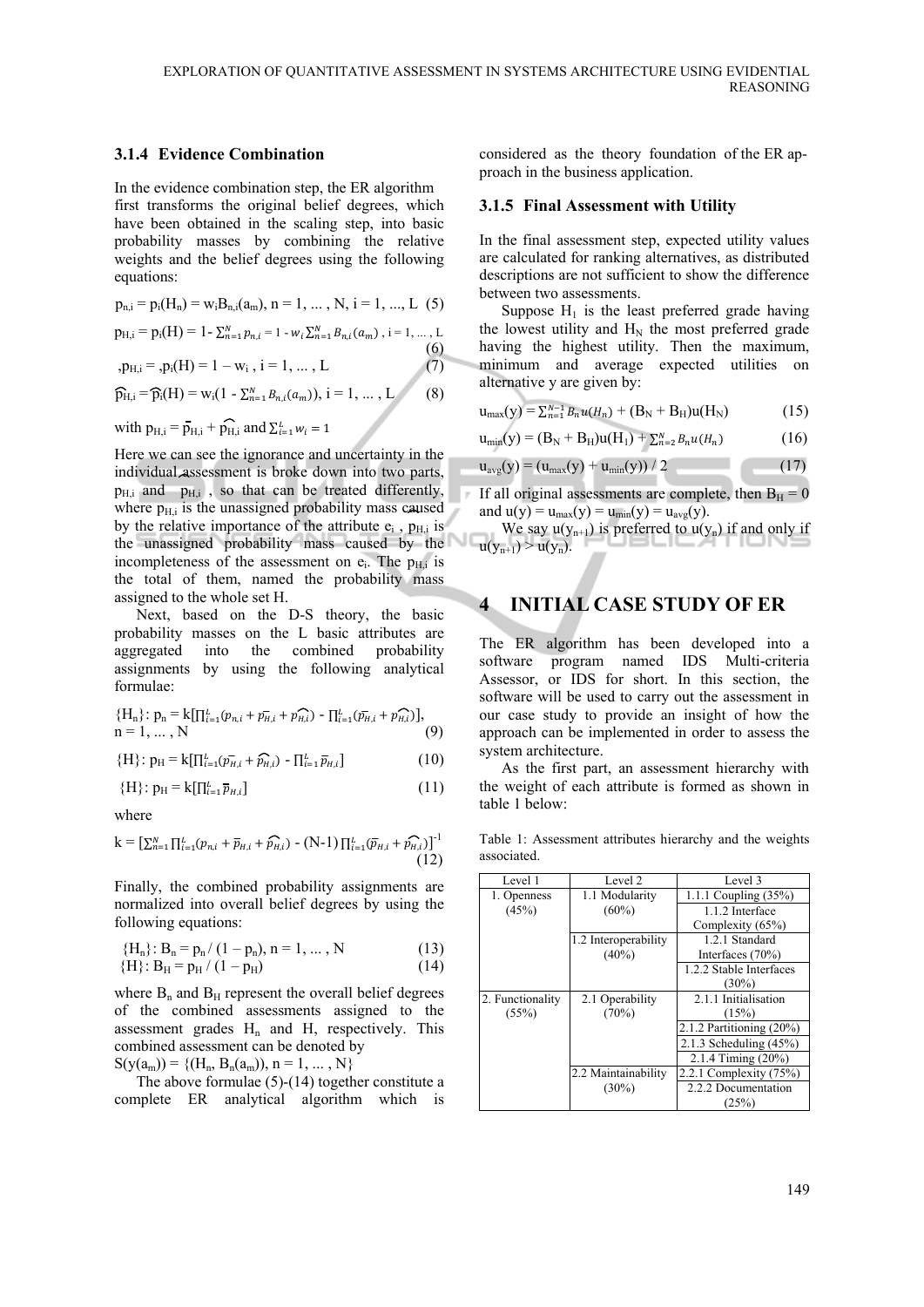Although the attributes selecting is based on the literature review of the systems engineering and the field work conducted within Systems Engineering Innovation Centre (SEIC), the hierarchy and weights of each attribute are to some extent assumed for simplicity.

Table 2 presents the belief degrees of each measurable factor in two different development stages. The values assigned here is also by assumption. But to be noted, in the real application, these values assignment can be calculated through restrict definition and appropriate methods. For example, the level of attribute "Complexity" can be calculated by the number of classes, number of interfaces, number of operations, number of connectors etc.

| Table 2: Assessment data for measurable factors. |  |  |  |  |
|--------------------------------------------------|--|--|--|--|
|--------------------------------------------------|--|--|--|--|

| Level 3 Factors               | <b>Development Stages (alternatives)</b> |                 |  |
|-------------------------------|------------------------------------------|-----------------|--|
|                               | Stage 1                                  | Stage 2         |  |
| 1.1.1 Coupling                | $\{43,1.0\}$                             | $\{57, 1.0\}$   |  |
| 1.1.2 Interface<br>Complexity | $\{82,1.0\}$                             | ${49,1.0}$      |  |
| 1.2.1 Standard<br>Interfaces  | $\{65,1.0\}$                             | ${63,1.0}$      |  |
| 1.2.2 Stable<br>Interfaces    | $\{47,1.0\}$                             | ${44,1.0}$      |  |
| 2.1.1                         | $\{(A, 0.8),\$                           | ${(A, 0.4)},$   |  |
| Initialisation                | (G, 0.2)                                 | (G, 0.6)        |  |
| 2.1.2                         | $\{(P, 0.5),$                            | $\{(P, 0.2),$   |  |
| Partitioning                  | (A, 0.5)                                 | (A, 0.6),       |  |
|                               |                                          | (G, 0.1)        |  |
| 2.1.3 Scheduling              | $\{(A, 0.2),\$<br>(G, 0.7)               | ${G,1.0}$       |  |
| $2.1.4$ Timing                | ${A, 1.0}$                               | $\{(P, 0.2),\}$ |  |
|                               |                                          | (A,0.7),        |  |
|                               |                                          | (G, 0.1)        |  |
| 2.2.1                         | ${78,1.0}$                               | ${62.1.0}$      |  |
| Complexity                    |                                          |                 |  |
| 2.2.2                         | $\{92,1.0\}$                             | ${72,1.0}$      |  |
| Documentation                 |                                          |                 |  |

(The assessment grades for qualitative attributes are defined as W – worst,  $P$  – poor,  $A$  – average,  $G$  – good and  $B$  – best. The quantitative attributes are assessed from 0 to 100, where 100 represent the best situation. The number behind the assessment grade or value represents the belief degree.)

We can see both qualitative and quantitative attributes in the model. Assessment with uncertainty between different grades and incomplete assessment on individual attribute are demonstrated.

Figure 1 and Table 3 below shows the results of the overall assessment implemented by the IDS. It can be seen the overall score for development stage 1 (0.6418) is better than the stage 2 (0.5891), which can be concluded that the modification work in development stage 2 is not successful comparing

with the original achievement (stage 1). Further examine the assessment of each high level system characteristic, only the scoring of operability is improved in development stage 2. We can thus make a possible conclusion according to the results of the assessment that other system characteristics are sacrificed in the improving of system operability in development stage 2. It is not a recommended modification from the view of overall.



Table 3: Utility results of the final assessment.

| High level       | Development stages (alternatives) |         |  |
|------------------|-----------------------------------|---------|--|
| attributes       | Stage 1                           | Stage 2 |  |
| Overall score    | 0.6418                            | 0.5891  |  |
| 1. Openness      | 0.5840                            | 0.5218  |  |
| 1.1 Modularity   | 0.6250                            | 0.5223  |  |
| 12.              | 0.5510                            | 0.5296  |  |
| Interoperability |                                   |         |  |
| 2. Functionality | 0.6879                            | 0.6447  |  |
| 2.1 Operability  | 0.5220                            | 0.5926  |  |
| 2.2              | 0.8433                            | 0.6793  |  |
| Maintainability  |                                   |         |  |

# **5 CONCLUSIONS AND FUTURE WORK**

The initial investigation in this paper has shown that ER approach appears to provide a method to quantitatively assess the current system architectures, with the ability to deal with various types of uncertainties.

In recent years, the original ER approach has been further developed to support the solution of MADM problems with interval grades assessment (Xu, Yang and Wang 2006; Wang, Yang, Xu and Chin 2006), type of fuzziness (Yang, Wang , Xu and Chin 2006) and even both of them (Guo, Yang Chin, Wang and Liu 2009).

In Interval ER (IER) approach, the unknown por-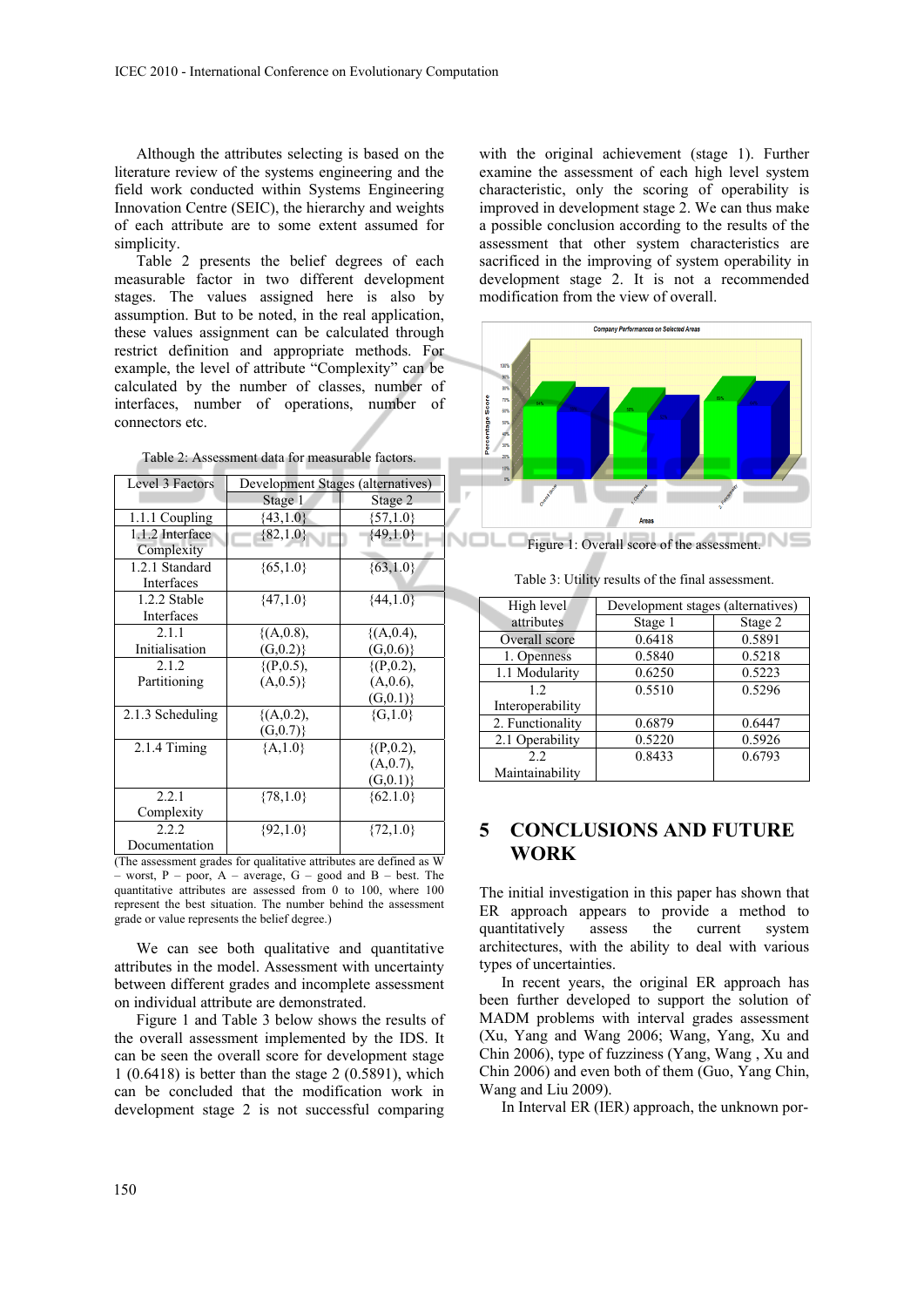tion of performance represented by the probability mass assigned to the whole set H in the original ER is narrowed on the subsets of adjacent grades so that taking the advantage with ability of handling the interval judgement and reducing the uncertainty in the final assessment.

In fuzzy ER and fuzzy IER approaches, triangular and trapezoidal fuzzy sets are incorporated into the ER and IER to simulate the overlap of adjacent assessment grades to support the solution of more sensitivity analysis in complex MADM problems. However, due to additional uncertainties caused by the fuzzy sets, the uncertainties of the final assessment will be enlarged apparently in comparison with the non-fuzzy results.

The next stage of our research is to investigate how the ER approach and its extensions can be modified in any way in order to be implemented into the actual application of architecture assessment.

## **REFERENCES**

Barbacci, M. R., 2002. SEI architecture analysis techniques and when to use them. *Carnegie-mellon University Software Engineering Institute Technical Note, CMU/SEI-2002-TN-005.*

AND

- Belton, V., Stewart, T. J., 2002. Multiple criteria decision analysis – an integrated approach. *Kluwer Academic Publishers.*
- Borky, J. M., Lachenmaier, R. N., Messing, J. P., Fandk, A., 1998. Architectures for next generation military avionics systems. *In Proceedings of the IEEE Aerospace Conference, Vol.1, pp. 265-281.*
- Clements, P., Bergey, J., 2005. The U.S. Army's Common Avionics Architecture System (CAAS) product line: a case study. *Carnegie-Mellon University Software Engineering Institute Technical Report CMU/SEI-2005-TR-019.*
- Conmy, P., McDermid, J., 2001. High level failure analysis for integrated modular avionics. *In 6th Australian Workshop in Industrial Experience with Safety Critical Systems and Software, Brisbane.*
- Dempster, A. P., 1967. Upper and lower probabilities induced by a multi-valued mapping. *Annals of Mathematical Statistics 38: 325-339.*
- Guo, M., Yang, J. B., Chin, K. S., Wang, H. W., Liu, X. B., 2009. Evidential reasoning approach for multiattribute decision analysis under both fuzzy and interval uncertainty. *IEEE Transactions on Fuzzy Systems, Vol.17, No.3.*
- Henderson, P., 2006. The architecture of open systems presentation. *Dependable Systems and Software Engineering and Open Middleware Infrastructure Institute, University of Southampton.*
- Industrial Avionics Working Group (IAWG). Parallel certification study: design architecture and safety case

architecture trade-off and mutual optimisation. *Industrial Paper for IAWG Parallel Certification Study, IAWG-AJT-703.*

- Jacquet-lagreze, E., Siskos, J., 1982. Assessing a set of additive utility functions for multicriteria decision making, the UTA method. *European Journal of Operational Research 10(2), 151-164.*
- Keeney, R. L., Raiffa, H., 1993. Decisions with multiple objectives, second ed. *Cambridge University Press.*
- McConnell, S., 2001. An ounce of prevention. *IEEE Software Vol.18.*
- Murdoch, J., Hardy, D., 2000. Open systems architecting U.S. DoD open systems – joint task force. *3rd Annual Systems Engineering & Supportability Conference.*
- Purewal, K., Yang, L., Grigg, A., 2009. Quantitative assessment of systems architecture using evidential reasoning. *7th Annual Conference on Systems Engineering Research.*
- Saaty, T.L., 1977. A scaling method for priorities in hierarch structures. *Journal of Mathematical Psychology 15(3):234-281.*
- Saaty, T. L., 1988. The analytic hierarchy process. *University of Pittsburgh*.
- Saaty, T. L., 1994. Fundamentals of decision making with **the analytic hierarchy process.** *USA:RWS Publications*.
	- Shafer, G., 1976. A mathematical theory of evidence. *Princeton: Princeton University Press.*
	- SEI-CMU 2008. Carnegie Mellon University. CMU architecture-based languages and environments project. Available online at http://www.cs.cmu.edu/~acme/
	- Wang, Y. M., Yang, J. B., Xu, D. L., Chin, K. S., 2006. The evidential reasoning approach for multiple attribute decision analysis using interval belief degrees. *European Journal of Operational Research 175(1): 35-66.*
	- Xu, L., Yang, J. B., 2001. Introduction to multi-criteria decision making and the evidential reasoning approach. *Working Paper No. 0105, Manchester School of Management, ISBN 1 86115111 X.*
	- Xu, D. L., Yang, J. B., Wang, Y. M., 2006. The ER approach for multi-attribute decision analysis under interval uncertainties. *European Journal of Operational Research 174(3): 1914-1943.*
	- Yang, J. B., 2001. Rule and utility based evidential reasoning approach for multiple attribute decision analysis under uncertainty. *European Journal of Operational Research 131 (1), 31-61.*
	- Yang, J. B., Deng, M., Xu, D. L., 2001. Nonlinear regression to estimate both weights and utilities via evidential reasoning for MADM. *In:Processings of the 5th International Conference on Optimisation: Techniques and Applications, Hong Kong.*
	- Yang, J. B., Wang, Y. M., Xu, D. L., Chin, K. S., 2006. The evidential reasoning approach for MADA under both probabilistic and fuzzy uncertainties. *European Journal of Operational Research, 171, 309-343.*
	- Yang, J. B., Sen, P., 1994. A general multi-level evaluation process for hybrid MADM with